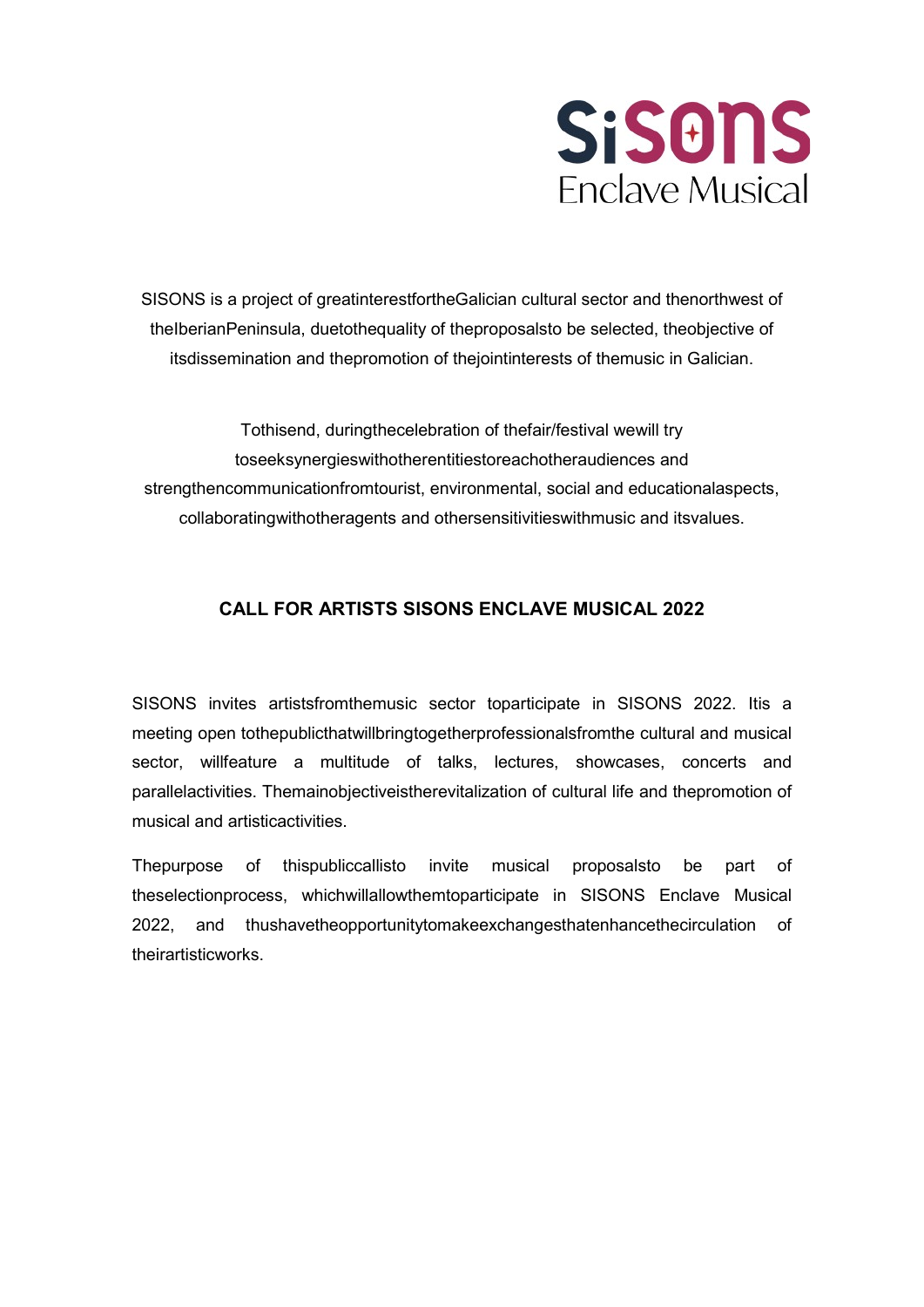#### CHRONOGRAM OF THE CALL FOR ARTISTS

Opening: May 13, 2022 Closing date: June 30, 2022 Applicationevaluationprocess: June 30toJuly 17, 2022 Publication of results: July 22, 2022

### PARTICIPANTS

Participation in thiscallis open toindividuals, groupsorcollectives of artists of national and internationaloriginwhoworkprofessionally in the musical discipline.

### PRESENTATION OF THE PROPOSAL

Theregistrationprocessmust be carriedoutthroughthe virtual platformshown in the web page: www.sisons.gal

### For ARTISTS:

1. Accredit at leastoneyear (1) of experience, itmust be dulyaccreditedthroughimages, audiovisual and press material, awards, recognitionsorothers.

2. Accepttheterms and conditions of thecall, as well as thehandling of data bytheentitiesorganizingtheevent.

3. Complete and finalizetheregistrationwithintheestablisheddeadline. Allincompleteregistrations, completedafterthedeadlineorthosethat do notaccepttheestablishedterms and conditionswill be excludedfromtheprocess.

4. Attach and includethemandatoryrequirementslistedbelow:

- Groups and/or musical ensemblesmayparticipate in a professionalmanner and thatdeveloptheiractivitylinkedtocurrentmusic.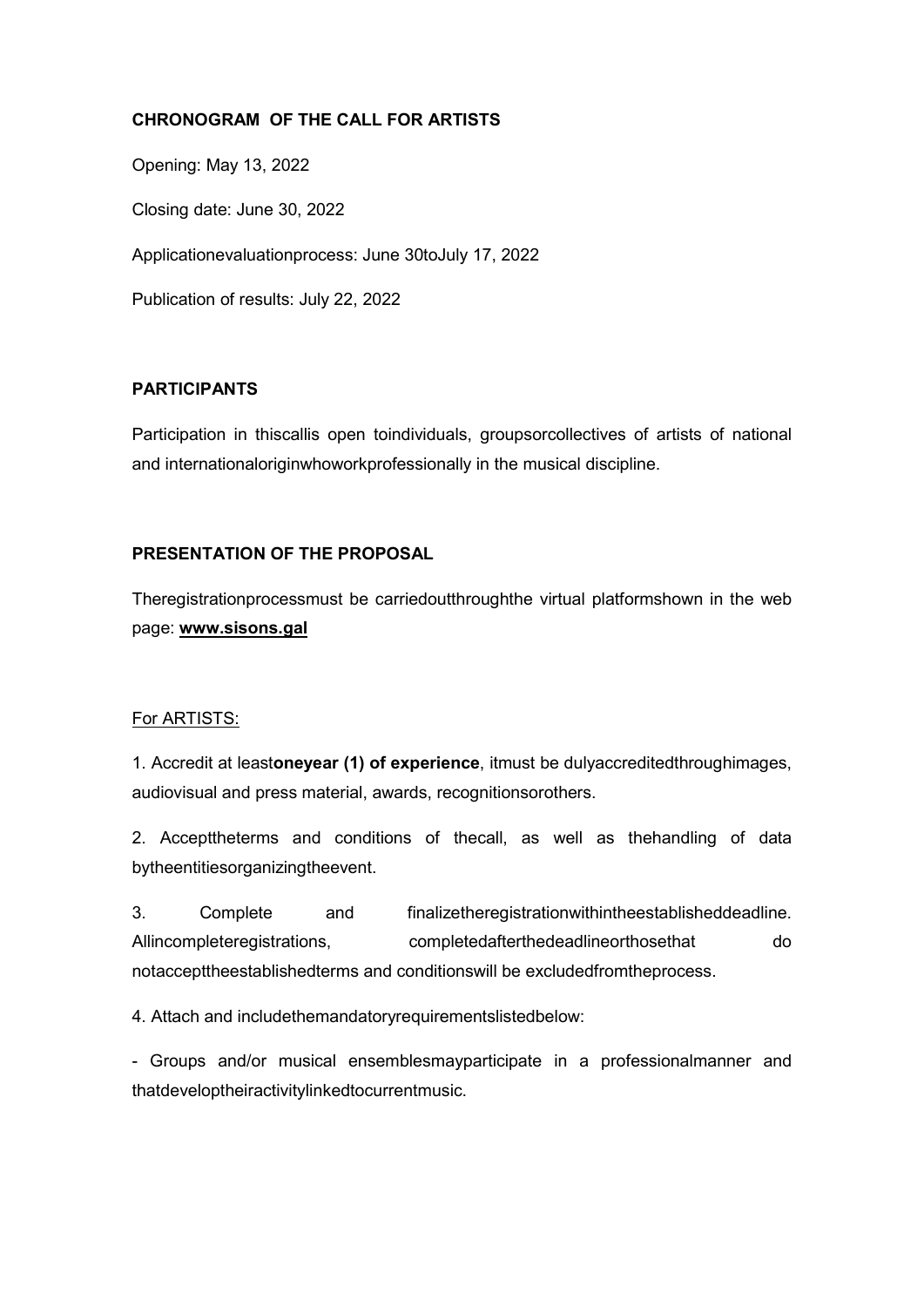A minimum of five (5) live performances, forwhichtheartistsmayrelyonhandprograms, pressreleases, photographs, videos orprintedprograms.

- Includeanartisticreviewthatincludes: origin, musical genre and trajectory of thegroup.

- Have at leastone record production (EP, CD or digital recording). Thetitle, year of production, cover and record labelmust be specified.

- Include a dossier thatincludes general informationabouttheproduction, technicalrider, songwritingcredits, producers, agency, amongothers.

- Reference audiovisual material in any of the digital platforms: Spotify, Deezer, SoundCloud, iTunes, DailyMotion, Youtube and/orVimeo, amongothers, in therequiredformats.

### ABOUT THE ARTISTIC SHOWS

SISONS willschedulepromotionalpresentationsthatwill be 30 minutes long. Thepresentationswill be madebytheartistsselectedbytheorganization and will be aimed at programmersparticipating in themarket and the general public.

Artistsinterested in participating in thepromotionalpresentationsshouldbear in mindthattheorganizationwillcovertravel and living expenses in theamount of 600€ forartistsorgroupsfromtheautonomouscommunity of Galicia and 1000€ forthose of nationalorigin. The SISONS organizationwillprovidetheselectedartistswiththestage and appropriatetechnicalequipmentforthepresentation.

Important: Theevaluation of theparticipantsfortheartisticsampleswill be carriedoutthroughthe audiovisual material of live performance providedbytheartist, grouporcompany in theregistrationform. Failuretoreceivesuch material willresult in exclusionfromthisphase.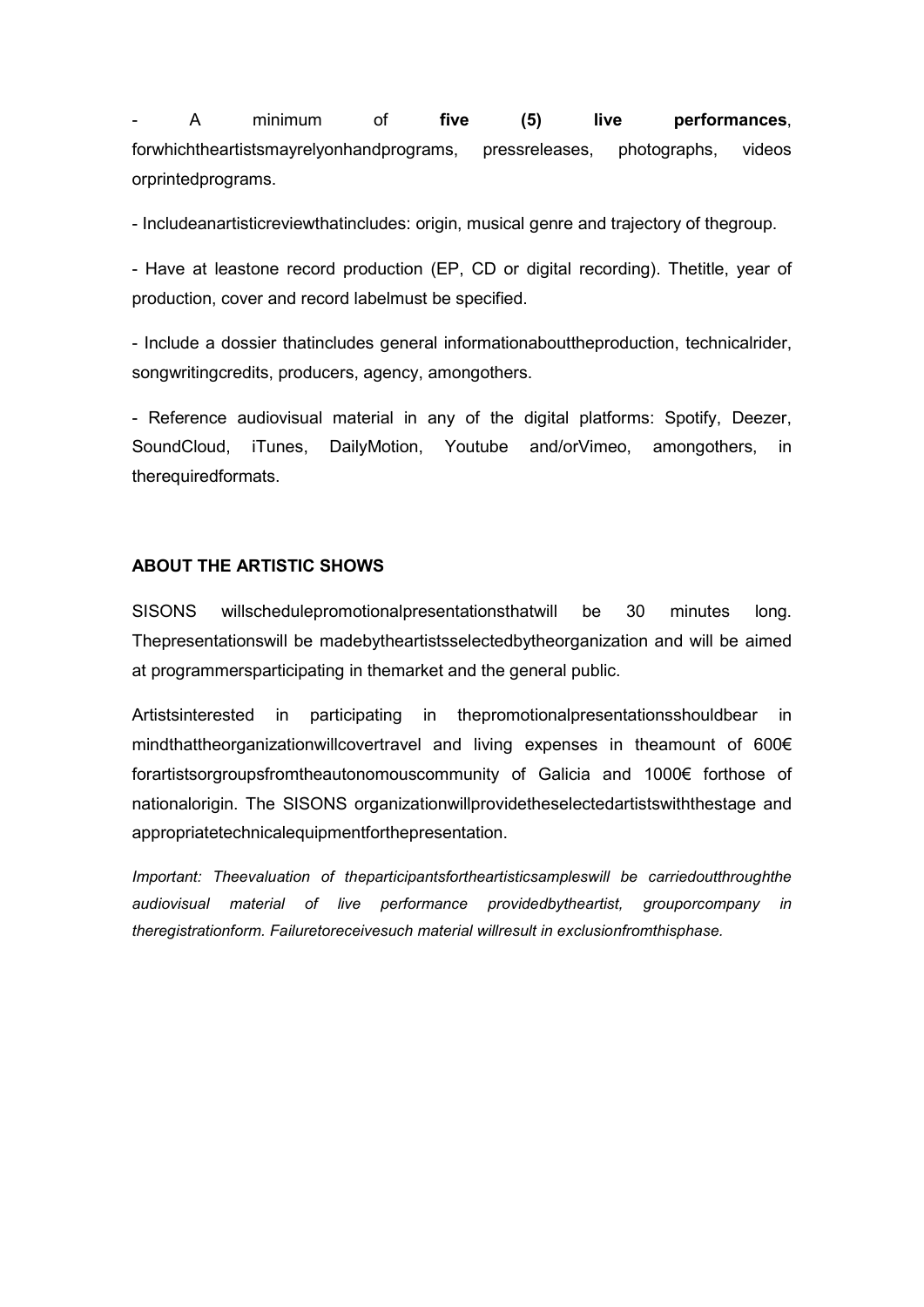## EVALUATION AND SELECTION OF PROPOSALS

Theeventorganizerswillappoint a jurymade up of musicindustryexpertswithextensiveexperience, whichwillevaluatetheproposalssubmitted and issuethelist of selectedgroupsorartists.

Theevaluationcriteriato be appliedbythejurywill be as follows:

a) Thefirstcriterionto be evaluatedwill be thequality of the performance basedonthe media submitted, whichwill be includedbymeans of theform.

b) Thesecondcriterionwill be thetrajectory and experience of thecandidategrouporartist. Thiswilltakeintoaccounttheawards, recognitions, successesachieved.

c) Pressreviews, reviewsorparticipation in otherfairsorfestivals of relevancewillalso be takenintoaccount.

d) Thejuryunderitsexperiencewillevaluatetheprojection of theproposalpresentedbythe musical compositions.

### Bidselectionprocedure:

1. Thejurywillselectthebestproposals of thecallforproposalsbymeans of a votingsystem.

2. Failuretocomplywithany of themandatoryrequirementswillresult in theexclusion of theproposalsubmitted.

3. Theresultsshall be recorded in a reportsignedbythemembers of thejury, whichshallincludethename of theproposal and the score achievedbyeach of theparticipants.

4. Thelistwiththeselectedapplicantswill be publishedonJuly 22, 2022 onthe web page www.sisons.gal

5. No appeal will be allowedagainsttheresults of thecallforapplications.

6. Registrationforthiscallwiththecorrespondingpresentation of proposalsisunderstood as theexpressauthorization of theselectedparticipantforthepublication and exhibition of his/herproductsforstrictlypromotionalpurposes in the media consideredappropriatebythe SEASONS **organization**,

withouttheparticipantbeingabletorequestanyremunerationforsuchactivities.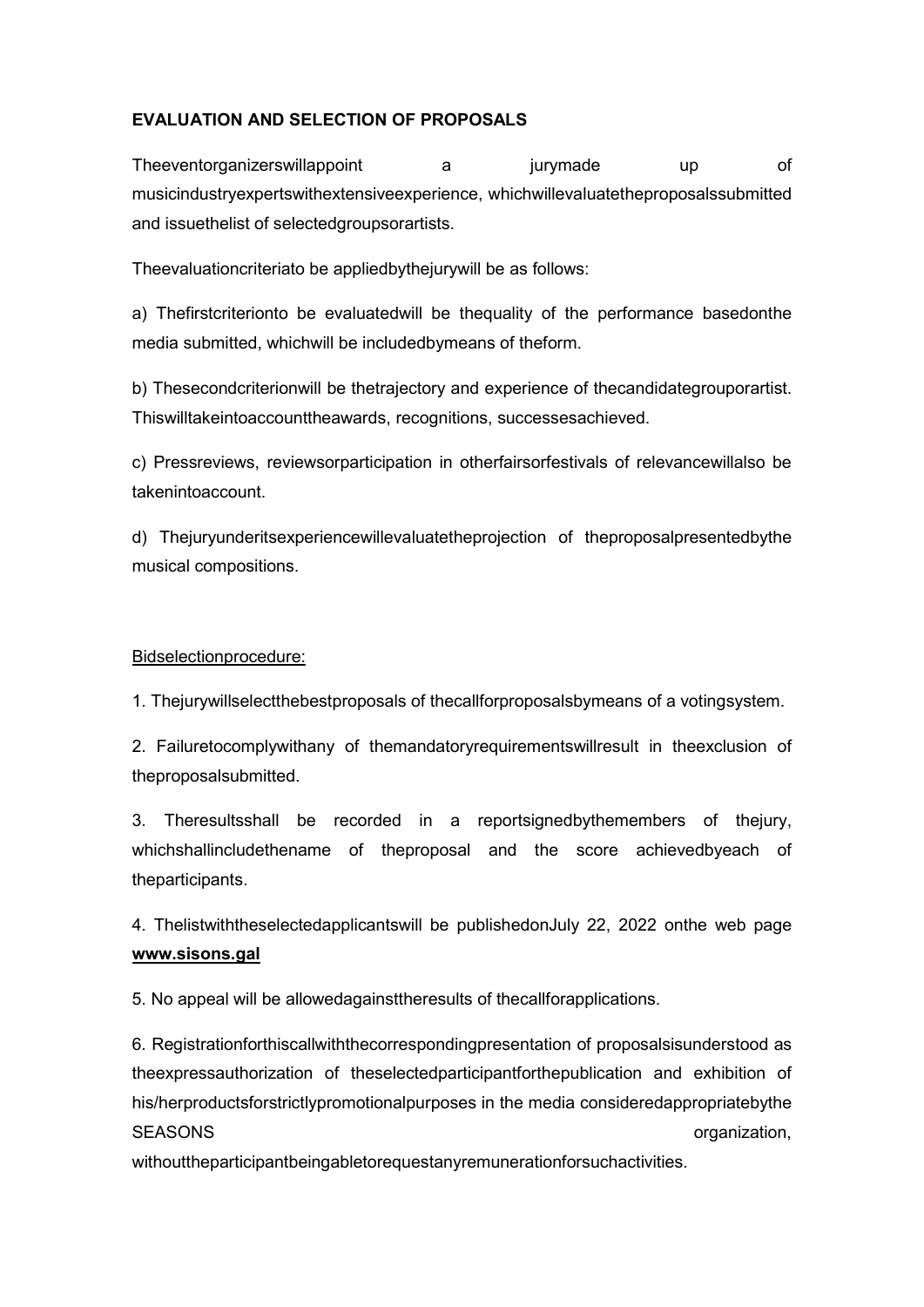### RIGHTS AND OBLIGATIONS OF THE PARTICIPANTS

Theparticipants in thecallcommitthemselveswiththeorganization of theeventto:

● Complywiththe rules of copyright protectionwitheach and everyone of theproducts, artisticworks, interpretationsorartistic performances, which are part of theproposalssubmitted. In theevent of beingselected and notbeingthe copyright holder of theworks, interpretationsor performances involved in theproposalsubmittedtothiscallforproposals, therespectivelicensesrequiredfortheir use must be processedbeforethe copyright holder.

Certify in documentaryformthatallmembers of thegroupsorcompanies and theirartisticteam, at the time of the performance of their show, ifselected, are in compliancewith labor and administrativeregulations, presentinganydocumentationrelatedtotheactivity, requestedbythe SISONS organizationwithintheperiod and in themannerdeterminedbythelatter.

● Authorizetheorganization of theeventtodisseminatetheselectedproposals and make use of the material providedforpromotionalpurposeswithoutanytype of remuneration.

Acceptthe rules and regulations of thecallforproposals, as well as anyclarificationormodificationthereof.

Complywiththeconditionsindicated in thisdocument, itbeingunderstoodthattheparticipantmustpracticethemduringtheentireterm of thecallforentries.

• If at any time theinterestedpartyfailstocomplywithone of theseconditions, he/shemay be excludedfromthecall.

● Accepttheresult of thecallforproposals and activelyparticipate.

● Attend and participate in SISONS 2022 to be heldbetweenOctober 13 and 16 in Santiago de Compostela.

Theartistsselectedfortheartisticshowcasesundertaketosendthedocuments and material requiredbytheproductionteamwithinthedefined times, as well as torespecttheestablished times forsoundchecks and rehearsals of theArtisticShowcases (Showcase).